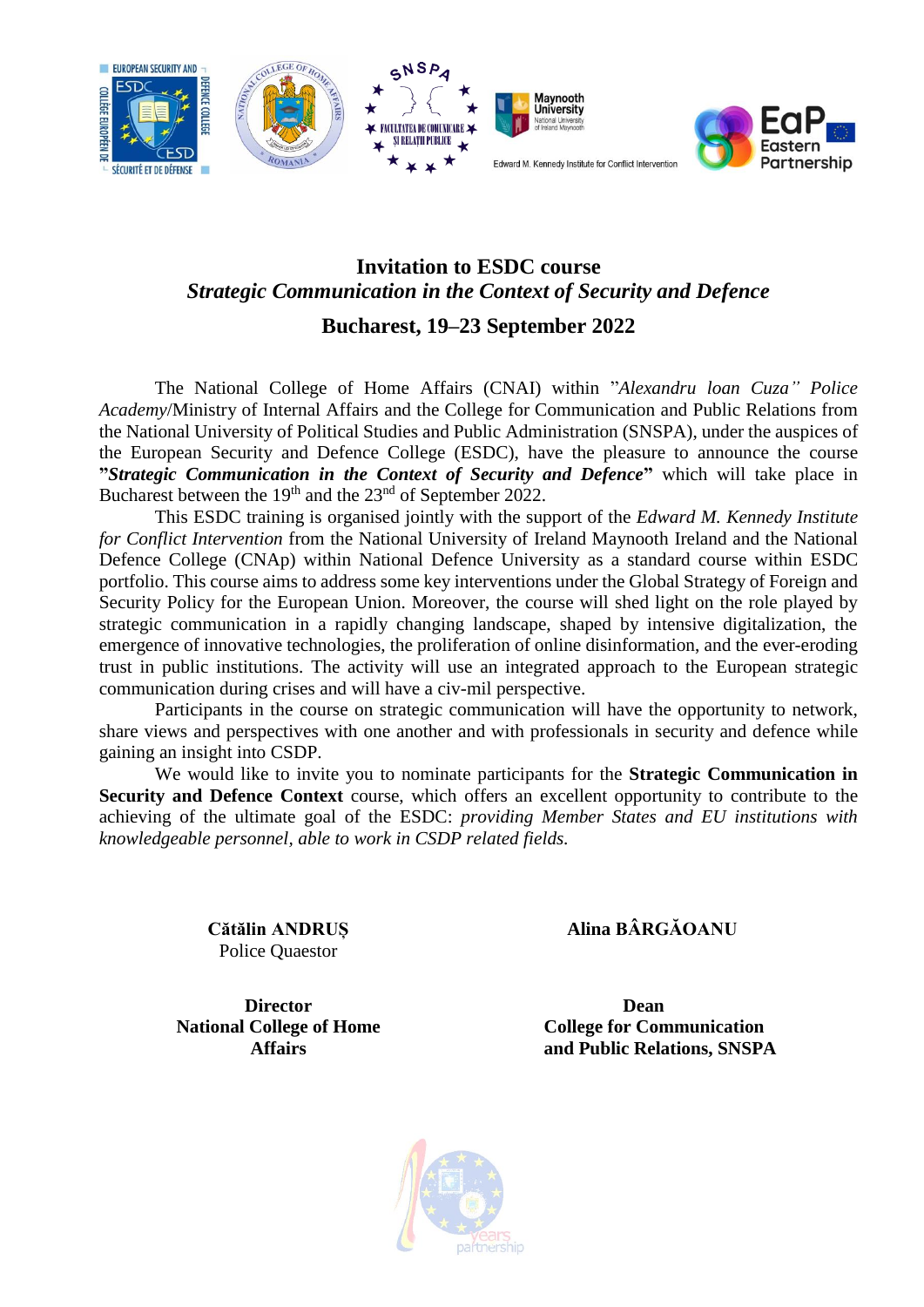

## **ADMINISTRATIVE INSTRUCTIONS**

Partnership

•The course is open to both civilian and military personnel, senior decision makers and strategic communication practitioners from the EU-Member States relevant EU institutions and agencies and CSDP Missions and Operations involved in the implementation of CSDP (ministries of foreign affairs, defence, home affairs or justice) together with selected personnel from the Eastern Partnership countries, which are invited to nominate suitable participants.

#### **Nomination:**

- •EU Member States, EU structures and CSDP Missions and Operations are invited to nominate participants using the *ENLIST registration system until 1st of July 2022.* Typically, one seat per Member State will be allocated, however, based on the overall nominations, additional seats could be allocated - we recommend MS to propose up to 3 participants.
- •The competent authority shall send applications of participants from the IOs and Third Countries, other than the Eastern Partnership countries, directly to the ESDC Secretariat [\(secretariat](mailto:secretariat-esdc@eeas.europa.eu)[esdc@eeas.europa.eu](mailto:secretariat-esdc@eeas.europa.eu) ) and CC to [Georgica.PANFIL@eeas.europa.eu](mailto:Georgica.PANFIL@eeas.europa.eu) mentioning name, organisation, function, personal e-mail address and motivation to follow the course. Attendance will be limited to **50 participants** (out of which 20 coming from the Eastern Partnership Countries).
- Eastern Partnership countries shall send their nominations (*up to 5 participants each, preferable representatives of ministries of interior, defence or foreign affairs, priority having experts from law enforcement services, plus diplomats in charge with the CSDP/CFSP*) for the *course not later than*  1<sup>st</sup> of July 2022 to [Georgica.PANFIL@eeas.europa.eu](mailto:Horatius.GARBAN@eeas.europa.eu) (mentioning name, function, institution, personal e-mail address). The course Director will select a balanced number of participants from each EaP country. Confirmation of participation will not be final until final confirmation is provided by the ESDC Secretariat.

#### **Costs:**

- •The sending authorities of the participants from EU Member States, EU institutions and CSDP Missions/Operations, or from the IOs and Third Countries, other than Eastern Partnership countries, will have to cover all related costs (travelling, accommodation and catering/meals, NO course fee).
- •The course will benefit from support from the Eastern Partnership panel managed by the European Commission, hence all costs relating to participation by the Eastern Partnership beneficiaries would be covered by the European Commission. As soon as the organisers have received nomination, a selection board will accept and confirm participants. The European Commission will then contact the participants in order to arrange flights and accommodation (incl. a moderate daily allowance). To facilitate this process, please make sure that each candidate has a valid personal email address!

#### **Additional details:**

The course venue, programme, dress code, workshop scenario, lecturers etc. will be made available in the practical information after the completion of the selection process.

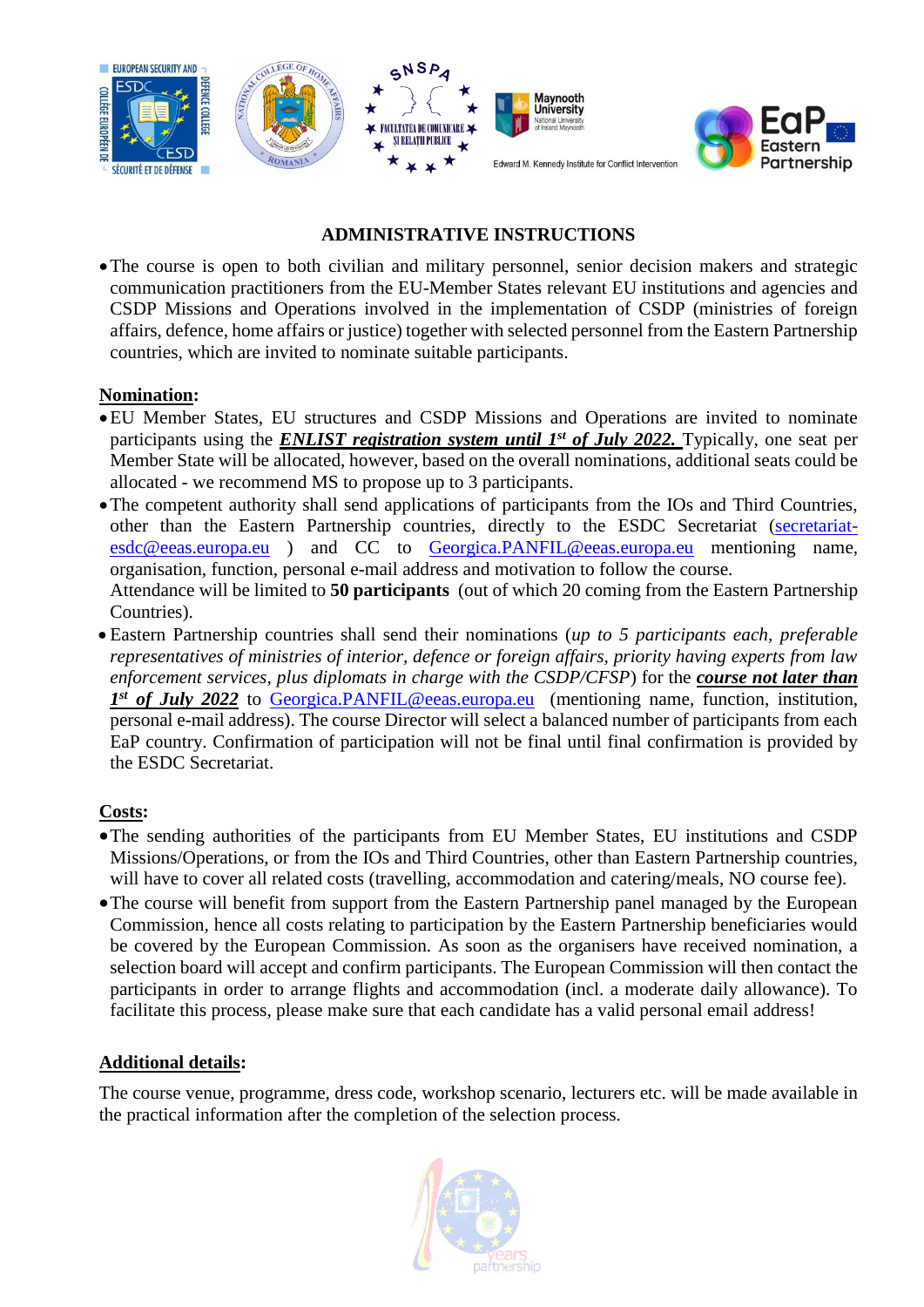



*The course will start on 05 July 2022 with the e-Learning phase* and all essential Autonomous Knowledge Units (AKUs) need to be completed before the residential module starts. The residential part of the course will take place in Bucharest (Romania) from 19 to 23 September 2022 (Monday 10.00 to Friday 13.00).

- •When the participants' list is finalised, the designated course director/person of contact will be in touch with the participants on their personal e-mail address.
- •The working languages during all ESDC courses are English and French without translation. Attendance of the course is mandatory at all times. An ESDC Certificate is awarded to those participants who attend the entire residential course and complete the eLearning assignment.
- •Details on the course content, learning outcomes, course programme and administrative instructions, including directions to get to the venue of the course will be sent by e-mail in due time directly to the confirmed course participants.

### **Persons of Contact:**

#### **Mr Georgică PANFIL**

Training manager, European Security and Defence College (ESDC) E-mail: [Georgica.PANFIL@eeas.europa.eu](mailto:Horatius.GARBAN@eeas.europa.eu)

**AssocProf Cătălin ANDRUȘ** Course co-director Head of National College of Home Affairs E-mail: [catalin.andrus@mai.gov.ro](mailto:catalin.andrus@mai.gov.ro.)